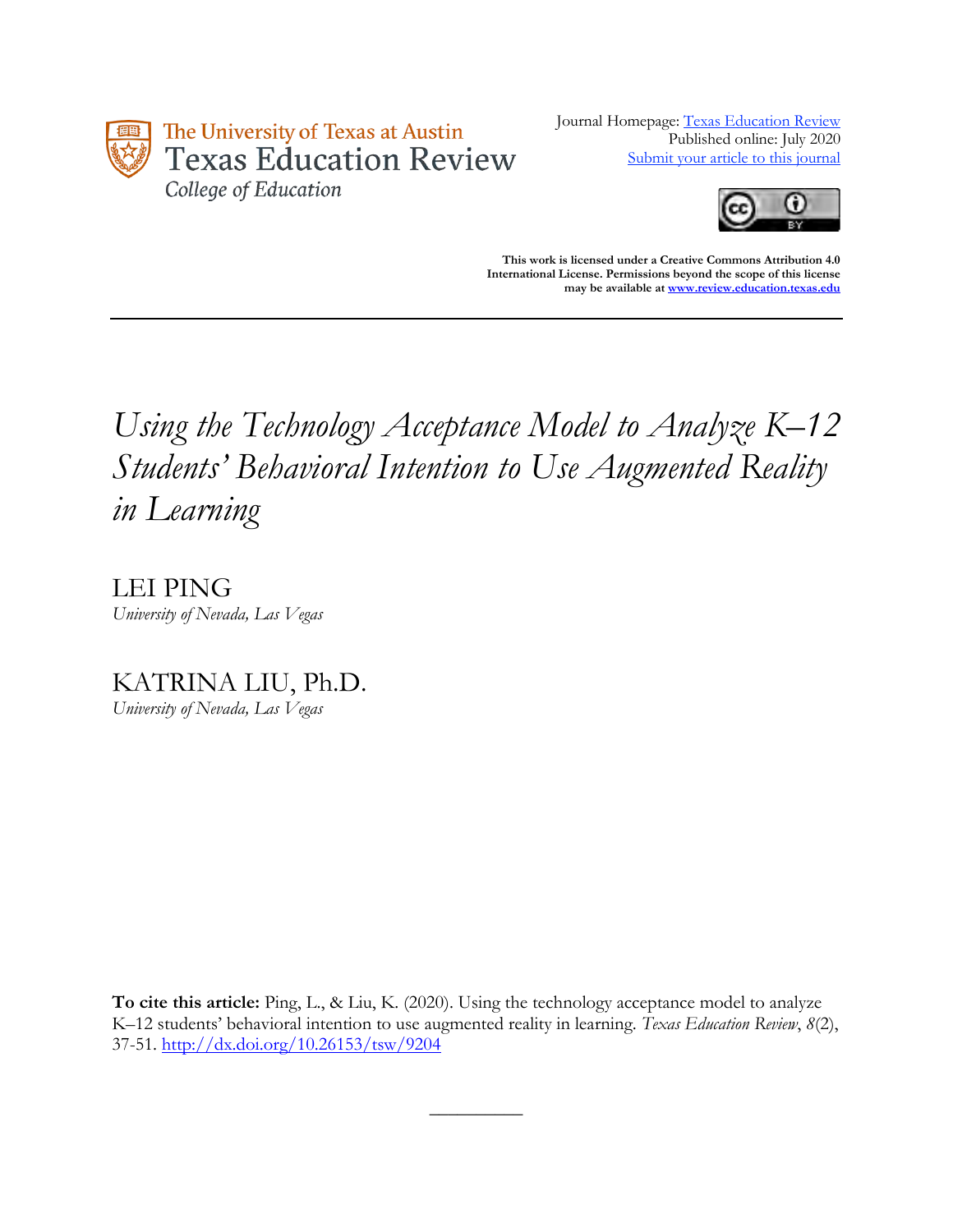#### **Using the Technology Acceptance Model to Analyze K–12 Students' Behavioral Intention to Use Augmented Reality in Learning**

LEI PING University of Nevada, Las Vegas

## KATRINA LIU University of Nevada, Las Vegas

Augmented Reality (AR) has gained popularity in K-12 education in the past decades (Bower et al., 2014; Dunleavy & Dede, 2014; Dunleavy et al., 2009; Leighton & Crompton, 2017). Researchers and educators agree that AR is a useful pedagogical tool in teaching because it is grounded on efficient teaching and learning models such as constructivist learning (Abdoli-Sejzi, 2015), situated learning (Liarokapis et al., 2004), and inquiry-based learning (Chiang et al., 2014). Research on AR in the K-12 context tends to focus on its impact on students' learning processes and learning outcomes (Calle-Bustos et al., 2017; Chang et al., 2016; Freitas & Campos, 2008; Wu et al., 2013). However, it is essential to understand K-12 students' behavioral intention to use AR—their perceptions of usefulness, ease of use, and enjoyment—so that teachers can better design and integrate AR-based learning into their courses. After defining AR in education, this literature-based research explores K-12 students' behavioral intention to use AR in learning guided by the Technology Acceptance Model. Specifically, we aim to answer this research question: What is K-12 students' behavioral intention to use AR-based learning in real classrooms?

## **(Re)defining Augmented Reality**

AR has been defined differently from different perspectives. Our literature review demonstrates that there are at least three different approaches to defining AR. First, AR was defined in a very general and broad sense, focusing on the blending of the virtual and the real. Azuma (1997) conducted a survey of the applications of AR in a wide range of areas and industries including medical, manufacturing and repairing, annotation and visualization, robot path planning, entertainment, and military aircraft in order to describe AR's characteristics. Based on that survey, Azuma (1997) defined AR as systems that have three characteristics "1. Combines real and virtual; 2. Interactive in real time; 3. Registered in 3-D" (p. 356). He provided an example of such a combination of the real and the virtual by demonstrating a real desk with a 3-D virtual lamp on it and two virtual chairs around the desk in a real room. These three characteristics have become the foundation for later researchers to define AR. For example, Furht (2011) conceptualized AR as a technology that "augments the sense of reality by superimposing virtual objects and cues upon the real world in real-time" (p. 3). Similarly, Klopfer and Squire (2008) described AR as dynamically adding contextual virtual information into the physical world and enabling the virtual and the real to share the coherent location in realtime. In short, all these definitions have emphasized the interactive combination of the real and the virtual in a real-world context.

To what extent does AR represent the real world? Milgram et al. (1994) put forward their Reality-Virtuality continuum in which reality stands for the complete real-world and real experience while virtuality is the complete virtual world and virtual experience. Between reality and virtuality, there exists a mixed reality that combines both real and virtual elements, including augmented reality that is close to reality and augmented virtuality that is close to virtuality.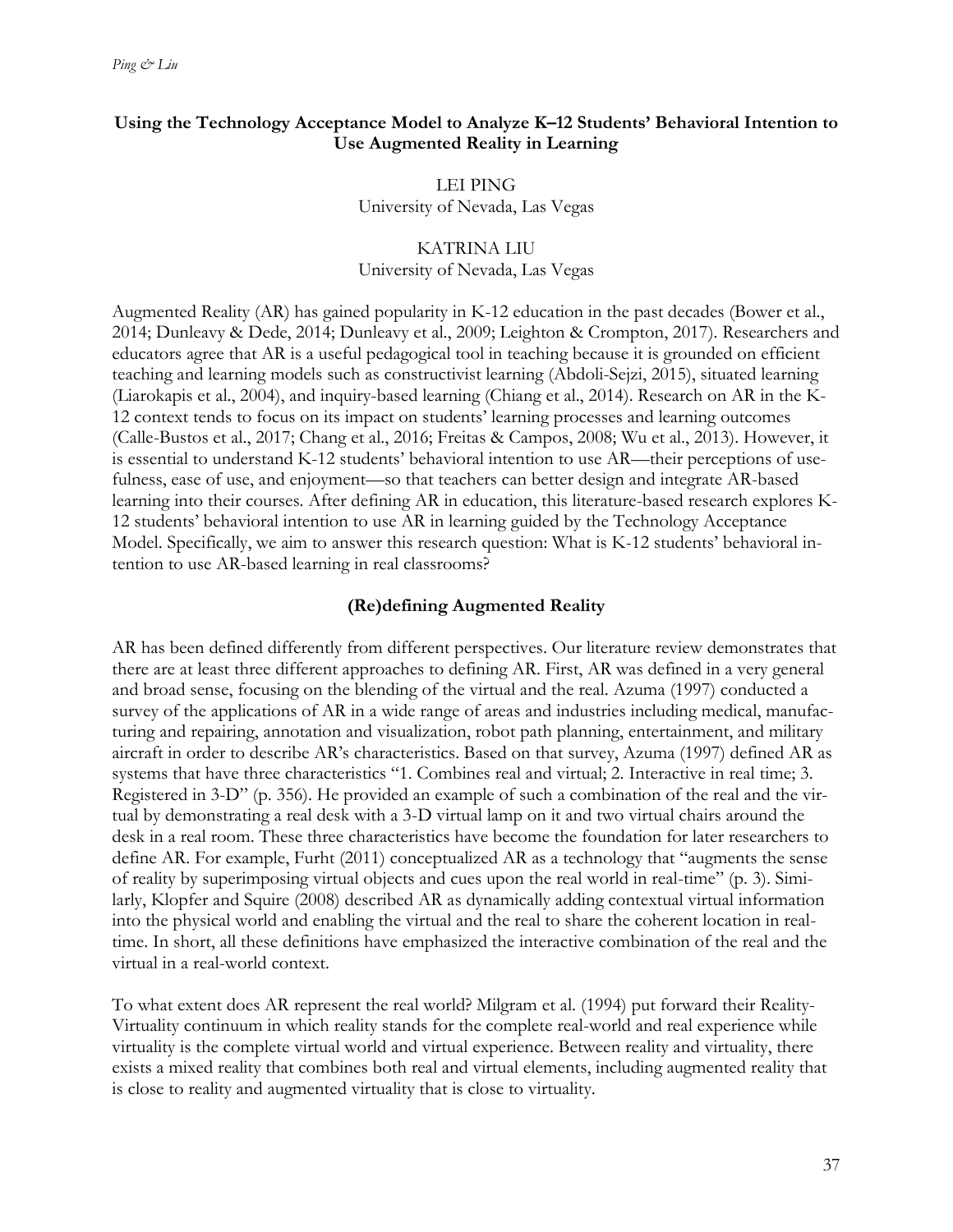Second, AR has been defined primarily based on the communications technology used. For example, as the computer has developed into a vital tool for communication and collaboration (Billinghurst et al., 2001), many definitions of AR were based on the use of computers. Thus, Zhou et al. (2008) defined AR as a technology that enables physical items to be exactly overlaid by virtual imagery created by computers in real-time. Carmigniani and Furht (2011) also conceptualized AR as a tool that adds computer-generated virtual information to natural environment in real-time. However, they emphasized that AR users not only see the virtual items and clues superimposed on immediate surroundings directly, but also get an indirect view of the physical world, such as a live-video stream. As digital media became an essential technology for communication, the definition of AR evolved to be based on the use of digital media. For example, Ibáñez and Delgado-Kloos (2018) defined AR as "a 3D technology which merges the physical and digital worlds in real-time" (p. 110). Taskiran (2019) further clarified that the digital worlds include images, videos, and audio. Nowadays, as mobile devices have become the primary communication tool; users are able to see superimposed virtual objects displayed on a mobile device instead of a personal computer (Wong, 2013).

Finally, some researchers defined AR based on its function and purpose from the users' perspectives. The early face-to-face computer conferences were in an immersive virtual environment, and the separation of task space and communication space led to a lack of normal communication cues. However, AR enabled computer conference users to see each other's non-verbal cues in the real world. Based on this fact, Billinghurst et al. (2001) defined AR as a technology that provides rich and meaningful multimedia content that is contextually relevant and can be quickly and immediately acted upon. Similarly working from the perspective of learners, Rattanarungrot et al. (2014) defined AR as "a concept for displaying digital contents overlaid on top of real-world scenes that can enhance remarkably a user's learning experiences" (p. 327). Wu et al. (2013) also emphasized the learners' perspective, defining AR in terms of its ability to enable learners to visualize complex spatial relationships by placing virtual objects into the physical environment. It should be noted that the definitions of AR have changed with advances in the affordances of technologies used in AR (Wu et al., 2013). For instance, recent researchers have integrated more current technologies in AR definitions, such as 3D technologies (Ibáñez & Delgado-Kloos, 2018) and digital media (Taskiran, 2019). AR technologies have experienced several distinct developments: from handheld computing to mobile-AR, to the development of AR systems, to location-registered AR, and the development of AR in remote laboratories (Koutromanos et al., 2015; Wu et al., 2013). The usual hardware in AR includes computers, video cameras, storage space, 3D-simulated environment, an interface (e.g., Azuma,1997; Billinghurst et al., 2001; Bower et al., 2014; Zhou et al., 2008) and other technologies such as GPS, image recognition software, speakers and sound systems, internet access and intuitive interfaces (Johnson et al., 2011).

It is clear that none of the three approaches used to define AR can fully capture the essence of AR in education. For example, using certain types of technology to define AR can easily fall short because technologies used in AR are ever-changing. Educators should also keep in mind, as Azuma (1997) cautions, that AR should be considered supplementing rather than as replacing the real world. Finally, the implementation of AR in education should not be considered as an end in itself. Instead, the purpose of AR design and implementation should focus on student learning. Thus, by synthesizing the three aspects of AR that researchers have used in defining AR—the virtual and real interaction, the technologies used, and the purpose of AR in learning—we redefine AR in education as follows: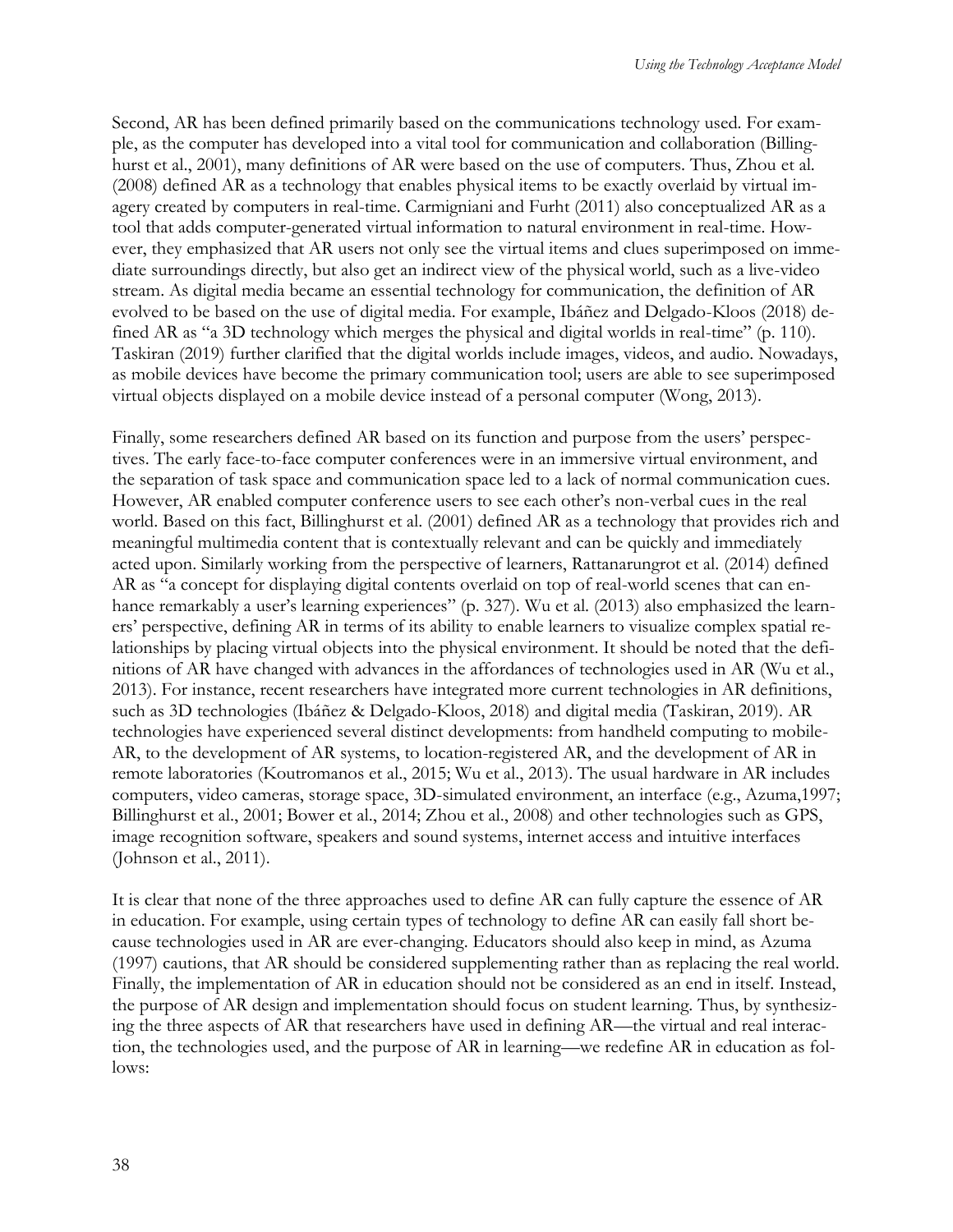AR is a pedagogical tool that blends physical and digital worlds in real-time through different technologies to enable learning of concepts that are hard to understand and to experience phenomena that are otherwise inaccessible or dangerous in real learning contexts.

#### **Application of AR in Education**

In K-12 education, AR has been applied to promote student-centered teaching and learning models such as inquiry-based learning (Chiang et al., 2014) and situated learning (Bower et al., 2014). AR has also been studied to increase students' motivation to learn (Chang et al., 2016; Freitas & Campos, 2008), bridge formal and informal education settings (Pérez-Sanagustín et al., & Blat, 2014) and create learning experiences that are not possible in the real world (Wu et al., 2013). Game-based learning has been frequently incorporated into AR's application. For example, Calle-Bustos and colleagues (2017) designed an AR game that placed virtual food on real dishes to create therapeutic education for patients with diabetes during childhood and adolescence in a way that would be usercentric, engaging, and interactive. Their results demonstrated that the children experienced a significant increase in knowledge about a healthy diet after playing the game. Similarly, in order to improve students' interests in learning about plants, Chang et al. (2016) designed an AR game system called *Flora* that included a webcam, a mechanical clock, and a microphone for students to act as gardeners seeding, watering, and caring for virtual plants. The results indicated that students not only acquired more understanding of the processes of plant growth but also were motivated to learn more about plants in the future.

The AR learning system designed by Chiang et al. (2014) for elementary students to learn natural science demonstrated how AR can enhance the learner's active role in the learning process. The system included five stages of activities, encouraging the students to ask, investigate, create, share, and reflect, enabling students to use the GPS to locate authentic learning environment, use iPads to capture images for investigation, search for information about the images in Wikipedia. More importantly, the AR system also facilitated students in sharing what they learned and reflect on their newly acquired knowledge on a deeper level. The whole process was a cycle of inquiry-based learning which allowed students to "develop the confidence to participate in activities, cultivate teamwork abilities, and feel greater responsibilities for controlling their learning process" (p. 353).

In addition to the positive learning outcomes described above, researchers have identified challenges in the process of AR-based learning that originate from three aspects: technological issues, activities and practices designed around the technologies, and student' responses (Radu, 2014; Wu et al., 2013). Technological issues included device failures (Wu et al., 2013) and usability difficulties (Akçayır, & Akçayır, 2017; Radu, 2014). Activities and practices issues ranged from "cumbersome and expensive design" to "inflexibility of the content in AR systems" (Wu et al., 2013, p. 46). Finally, challenges related to students' responses included "difficulties maintaining superimposed information" (Bacca et al., & Graf, 2014) and difficulties in the "interpretation of the clues" (Wu et al., 2013, p. 46), both of which increased students' cognitive load (Radu, 2014). Based on the analysis above, it can be concluded that current studies regarding AR's application in K-12 education have primarily focused on students' learning processes and learning outcomes. More studies of K-12 student experiences, especially regarding why they decide to use AR in their learning, are needed for researchers and teachers to better understand how learners respond to AR-based learning. To bridge this gap, we propose exploring student responses to AR through the lens of the Technology Acceptance Model that interprets users' behavioral intention to use a new technology.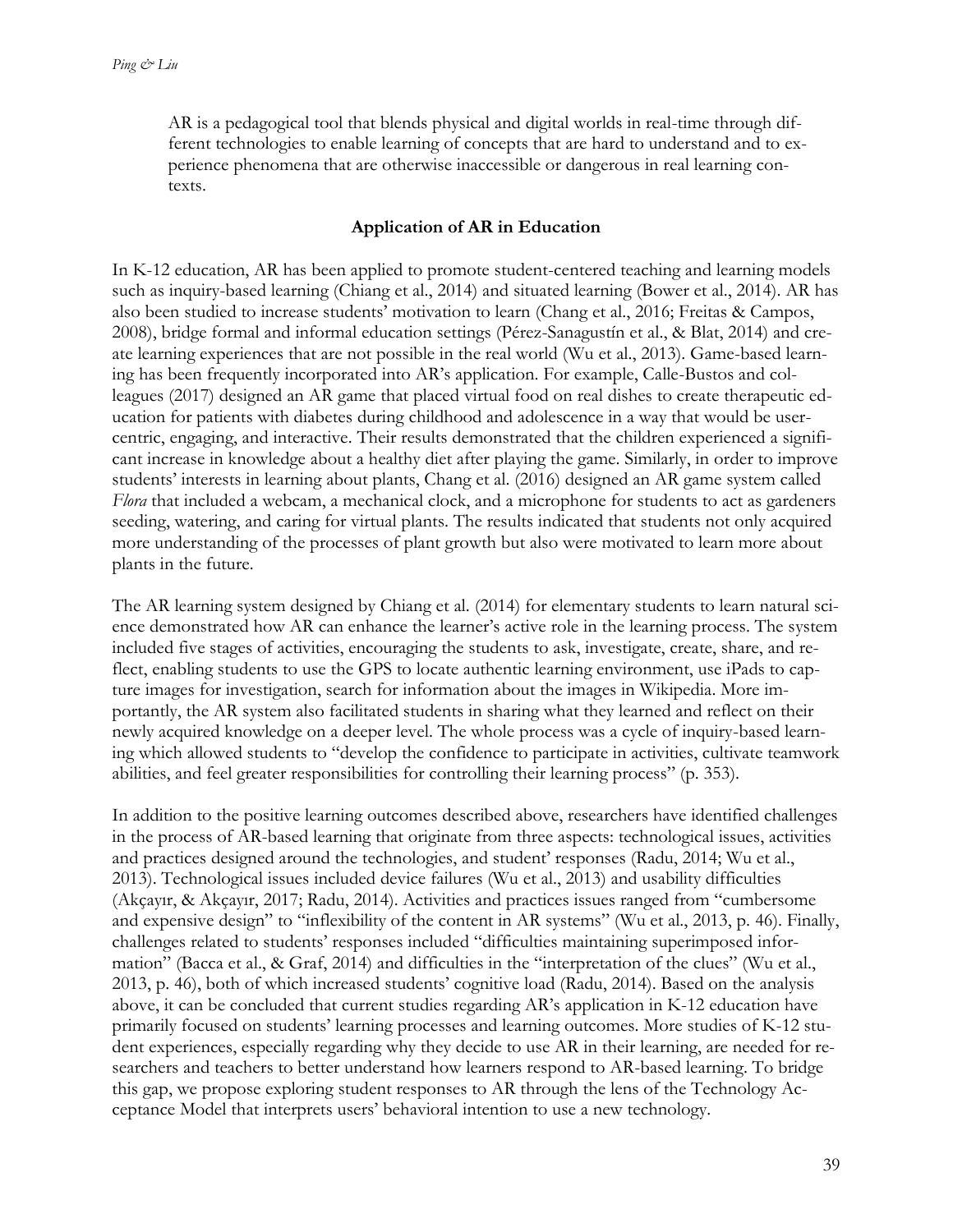### **Theoretical Framework**

The Technology Acceptance Model (TAM), first proposed by Davis (1989), interprets potential users' behavioral intention to use a new technology (King & He, 2006; ŠUmak et al., 2011). Based on the theory of reasoned action proposed by Fishbein and Ajzen (1975), TAM seeks to explain and predict behaviors of people in a specific situation (Legris et al., 2003), and has been adopted by researchers to examine how and why individuals adopt new information technology. TAM includes two primary factors, the user's perception of usefulness and their perception of ease of use, both influencing the outcome of the user's behavioral intention to use the technology. According to Davis (1989), perceived usefulness is "the degree to which a person believes that using a particular system would enhance his or her performance" (p. 320). Perceived ease of use, on the other hand, meant "the degree to which a person believes that using a particular system would be free of effort" (p. 320). Intention of use is the prediction of a user's behaviors to use a technology (Sheppard et al., 1988). In his original model, Davis not only assumed that the two primary predictors—perceived ease of use and perceived usefulness—work together to determine behavioral intention, but also theorized that the perceived ease of use is a predictor of the perceived usefulness.

TAM has become one of the most widely used technology acceptance theories within information systems research (Chuttur, 2009; Holden, & Karsh, 2010; Lai, 2017). Many empirical studies have employed TAM with different technologies in different contexts (e.g., Venkatesh et al., 2003; Liaw et al. 2006), demonstrating that TAM can be a robust model to predict users' behavioral intention in employing a new technology. However, TAM research also generated inconsistent results and different effect sizes in different studies, which may be the result of different types of users, different types of task characteristics, and different types of technologies (Bourgonjon et al., 2010; Legris et al., 2003; ŠUmak et al., 2011; William & Jun, 2006). To address these limitations, many researchers have attempted to extend this model by including factors such as users' prior experience (Jackson et al., 1997; Oh et al., 2003), contextual factors such as cultural contexts (Huang et al., 2003; Straub et al., 1997), and other factors incorporated from other theories such as task requirements from the task-technology fit model (Dishaw, & Strong, 1999; Hardgrave et al., 2003). In addition to users' perceived ease of use and perceived usefulness as extrinsic motivation for them to use a technology, Davis et al. (1992) added perceived enjoyment as an intrinsic element that influences the user's behavioral intention to use the technology. According to the same authors, perceived enjoyment is "the extent to which the activity of using technology is perceived to be enjoyable in its own right, apart from any performance consequences that may be" (p. 1113).

Bearing in mind the strengths and limitations of earlier conceptions of TAM, we adopted the TAM modifications by Davis et al. (1992) for use as a theoretical framework, then conducted a literature analysis of research on AR in order to examine K-12 students' behavioral intention to use AR in learning from the perspectives of students. The TAM framework (see Figure 1) assumes the user's behavioral intention to use a specific technology is influenced by both an intrinsic factor (perceived enjoyment) and extrinsic factors (perceived usefulness and perceived ease of use).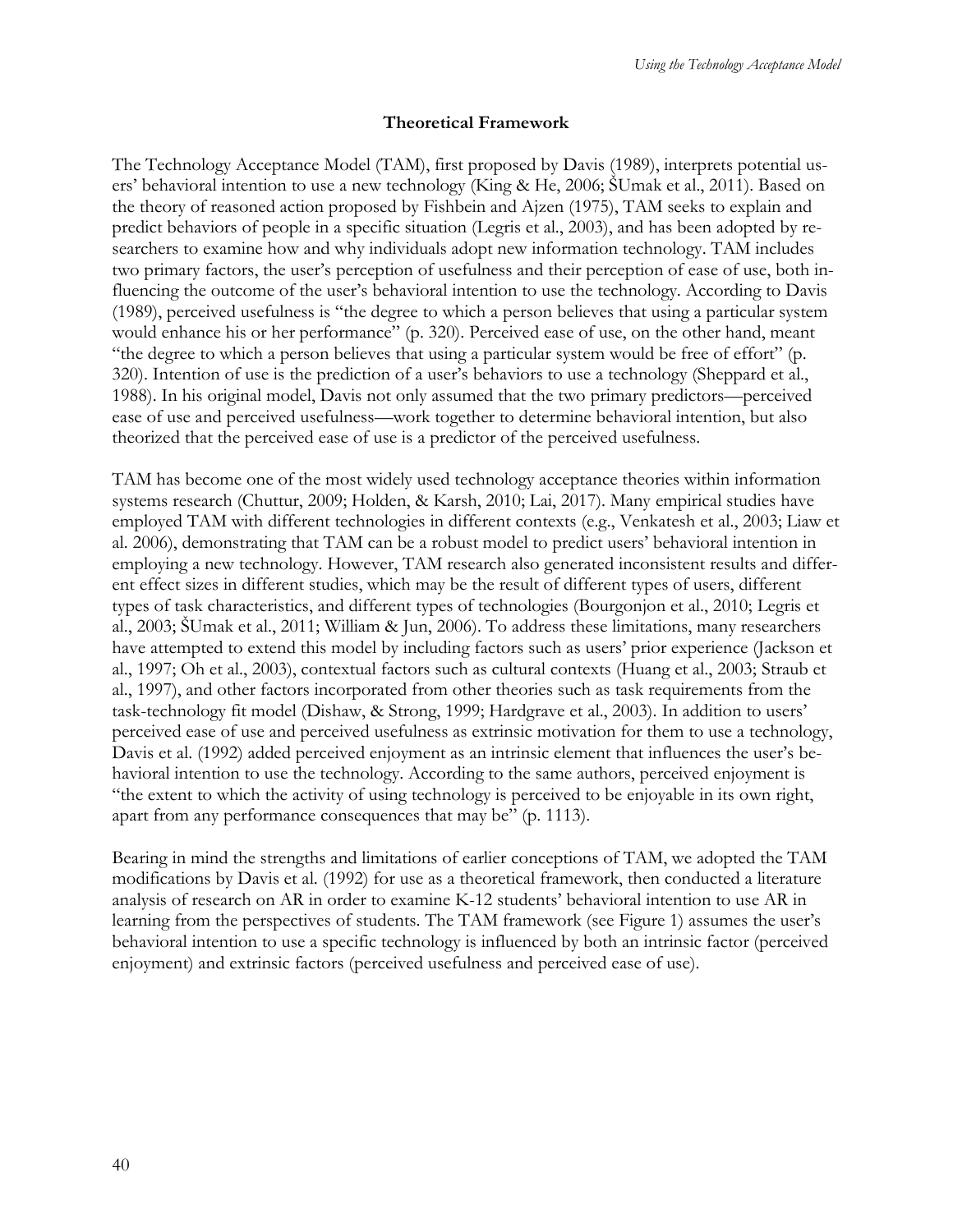Figure 1

*A Framework for Students' Acceptance of AR*



#### **Methods**

Our literature search included three phases. In the first phase, guided by the research question on students' acceptance of AR in the K-12 contexts, we used keyword searches using terms such as "acceptance," "student acceptance," "augmented reality," "K-12 education," and "technology acceptance model" in leading educational databases (ERIC, Education Full Text, and Education: A Sage Collection) as well as the much broader collections in JSTOR. We found a total of 25 empirical journal articles. In the second phase, we scanned through all the articles to narrow them down by selecting those that used the TAM framework to analyze K-12 students' acceptance of AR and excluded articles that fell into the following criteria:(1) participants are not K-12 students; (2) research did not use TAM as framework to guide their study. Eight empirical articles, six quantitative studies and two qualitative studies, were identified as meeting final inclusion criteria. Of the seven studies, one explored kindergarten children's acceptance of AR, and the other six articles explored students' acceptance of AR in middle and high schools. Table 1 provides an overview of the seven studies, including elements such as participants, sample sizes, activities, technologies used, research methodology, and results. Finally, we conducted a thematic analysis of the seven empirical journal articles (Clarke & Braun, 2013), guided by the framework of the TAM. We gave specific attention to the impact of the three elements from our theoretical framework, perceived usefulness, the perceived ease of use, and the perceived enjoyment on K-12 students' intention of using AR in their learning.

Table 1

#### *Basic Information of the Analyzed Studies*

| Author/Year | Partici-  | Sample      | Activity  | Technol- | Methodology                                      | Results                      |
|-------------|-----------|-------------|-----------|----------|--------------------------------------------------|------------------------------|
|             | pants     | <b>Size</b> |           | ogy      |                                                  |                              |
| Balog &     | 8th grad- | 139         | $AR-$     | ICI's    | Started with an exploratory                      | PE on BI ( $\beta$ =0.26, t  |
| Pribeanu    | ers       |             | based     |          | platform study to develop the instru-            | $=2.50, p<.05$               |
| (2010)      |           |             | learning  |          | ment followed by a confirm- $\triangleright$     | PEOU on BI $(t=0.42,$        |
|             |           |             | scenarios |          | atory factor analysis to test                    | p > .05                      |
|             |           |             |           |          | the validity and reliability of $\triangleright$ | PE and PU ( $\beta$ =0.43, t |
|             |           |             |           |          | the instrument. The estab-                       | $=4.99, p<.05$               |
|             |           |             |           |          | lished instrument was used                       |                              |
|             |           |             |           |          | to test the hypotheses.                          |                              |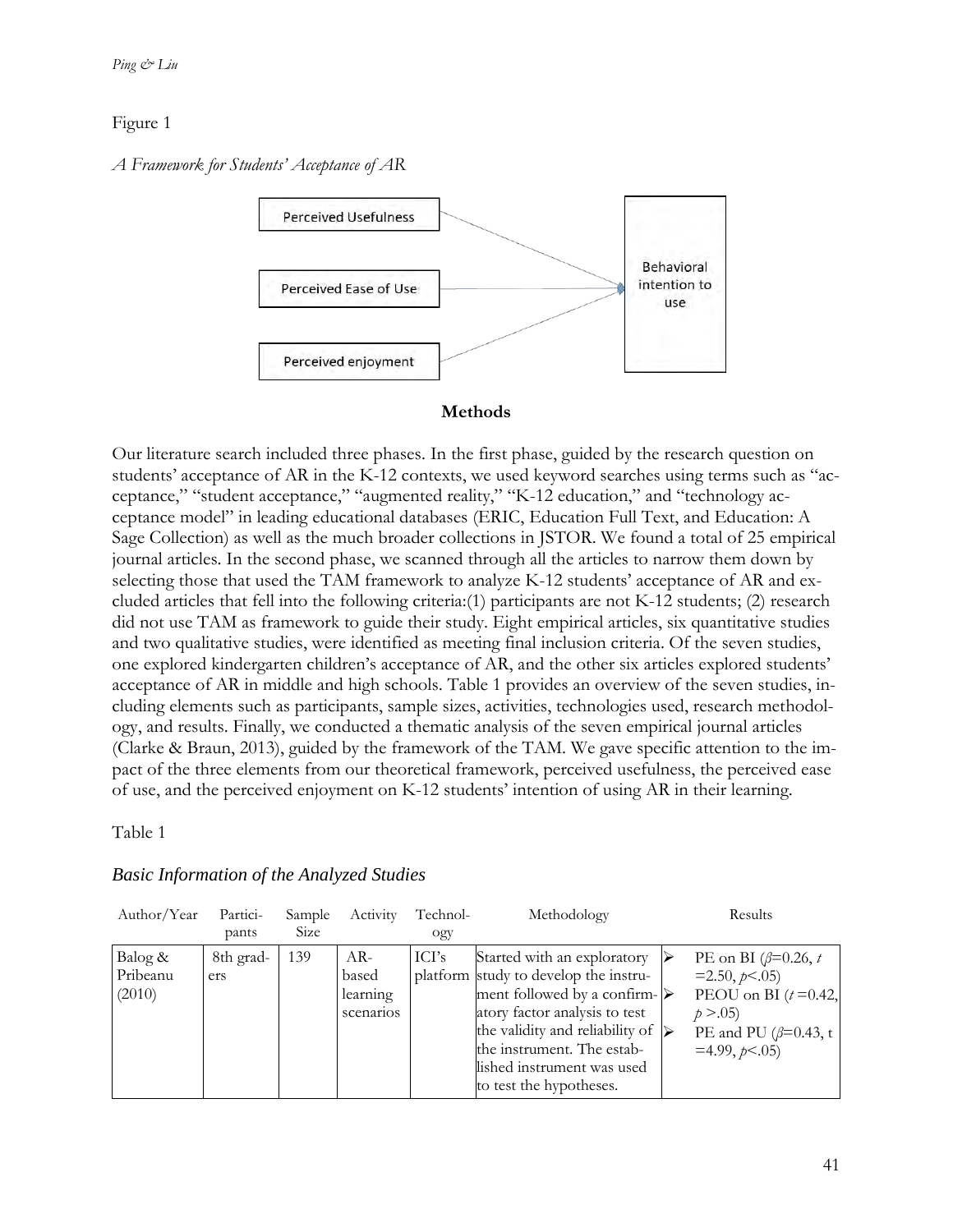| Author/Year                           | Partici-<br>pants                 | Sample<br>Size | Activity                                  | Technol-<br>ogy                           | Methodology                                                                                                                                                                                                                                                            | Results                                                                                                                                                                                                                                                                                      |
|---------------------------------------|-----------------------------------|----------------|-------------------------------------------|-------------------------------------------|------------------------------------------------------------------------------------------------------------------------------------------------------------------------------------------------------------------------------------------------------------------------|----------------------------------------------------------------------------------------------------------------------------------------------------------------------------------------------------------------------------------------------------------------------------------------------|
| Gopalan, et<br>al. (2016)             | Secondary<br>school<br>students   | $70\,$         | Science<br>learning                       | $En-$<br>hanced<br>science<br>using<br>AR | Adopted previously vali-<br>dated instruments and the<br>questionnaire was adapted<br>textbook mainly from the Instruc-<br>tional Material Motivational<br>Questionnaire II(SMQII).<br>Data were analyzed through<br>Pearson Correlation and Re-<br>gression Analysis. | ⋗<br>PEOU on BI $(t=1.06,$<br>p > .05<br>PE on BI ( $\beta$ = 0.22, t<br>➤<br>$= 2.05, p \le 0.04$                                                                                                                                                                                           |
| Arvanitis et<br>al.<br>(2011)         | $12 - 17$<br>years old            | 170            | Visiting<br>museums                       | Head-<br>Mounte<br>d Dis-<br>play         | The constructs of the model $\triangleright$<br>as well as the hypotheses<br>were tested by Common<br>Factor Analysis, Structural<br>Equation Modelling, and<br>Harman Single Factor Test.<br>Latent Mean Analysis was<br>used to test the moderating<br>factors       | PEOU and PU<br>$(R^2=0.546, p<.05)$<br>PEOU and BI<br>⋗<br>$(R^2=0.4, p<.05)$<br>PU and BI ( $R2=0.743$ ,<br>⋗<br>p<.05                                                                                                                                                                      |
| Huang, et<br>al. (2016)               | A senior-<br>level high<br>school | 30             | Early art<br>education                    | A mo-<br>bile AR<br>applica-<br>tion      | Qualitative data was ana-<br>lyzed by content analysis<br>$(QCA)$                                                                                                                                                                                                      | 90.9% of them wanted to<br>use AR for class activities<br>again.                                                                                                                                                                                                                             |
| Di Serio, et<br>al. (2013)            | $13 - 16$<br>years old            | 55             | A visual<br>art com-<br>pulsory<br>course | erless<br>tool                            | A mark- Qualitative data was col-<br>lected by observation of stu-<br>dents interacting with the<br>AR learning environment,<br>and post-experience inter-<br>views.                                                                                                   | Students have high behav-<br>ior intention to study in<br>AR-based environment.                                                                                                                                                                                                              |
| Wojciechow<br>ski & Cellary<br>(2013) | $14 - 16$<br>years old            | 42             | Chemis-<br>try curric-<br>ulum            | AR en-<br>viron-<br>ment                  | Eleven hypotheses were for- $\triangleright$<br>mulated based on literature<br>review. Step Wise Multiple<br>Regression Analysis was<br>conducted to test all the hy-<br>potheses.                                                                                     | PE on BI<br>$(R^2=0.737, p<0.65)$<br>PU and PEOU (R <sup>2</sup><br>➤<br>$=0.346, p<0.05$<br>interface style and<br>$\blacktriangleright$<br>PEU ( $R^2 = 0.346$ ,<br>p<0.05<br>interface style and PU<br>$(R^2 = 0.478, p < 0.05)$<br>interface style and PE<br>$(R^2 = 0.368, p < 0.05)$ . |
| Yuniarto et<br>al. (2018)             | Second-<br>ary                    | 140            | Game                                      | AR-<br>based<br>card<br>game              | Discriminant Validity, and<br>Path Coefficients PLS Algo-<br>rithms Analysis were used to $\triangleright$<br>test the model from litera-<br>ture review. Hypotheses<br>were tested by Path Coeffi-<br>cients from Bootstrapping<br>Analysis.                          | $\blacktriangleright$<br>PEOU on BI $(t=4.02$ ,<br>p<0.05<br>PU on BI $(t=3.88,$<br>p<0.05<br>PEOU and PU<br>➤<br>$(t=7.99, p<.05)$                                                                                                                                                          |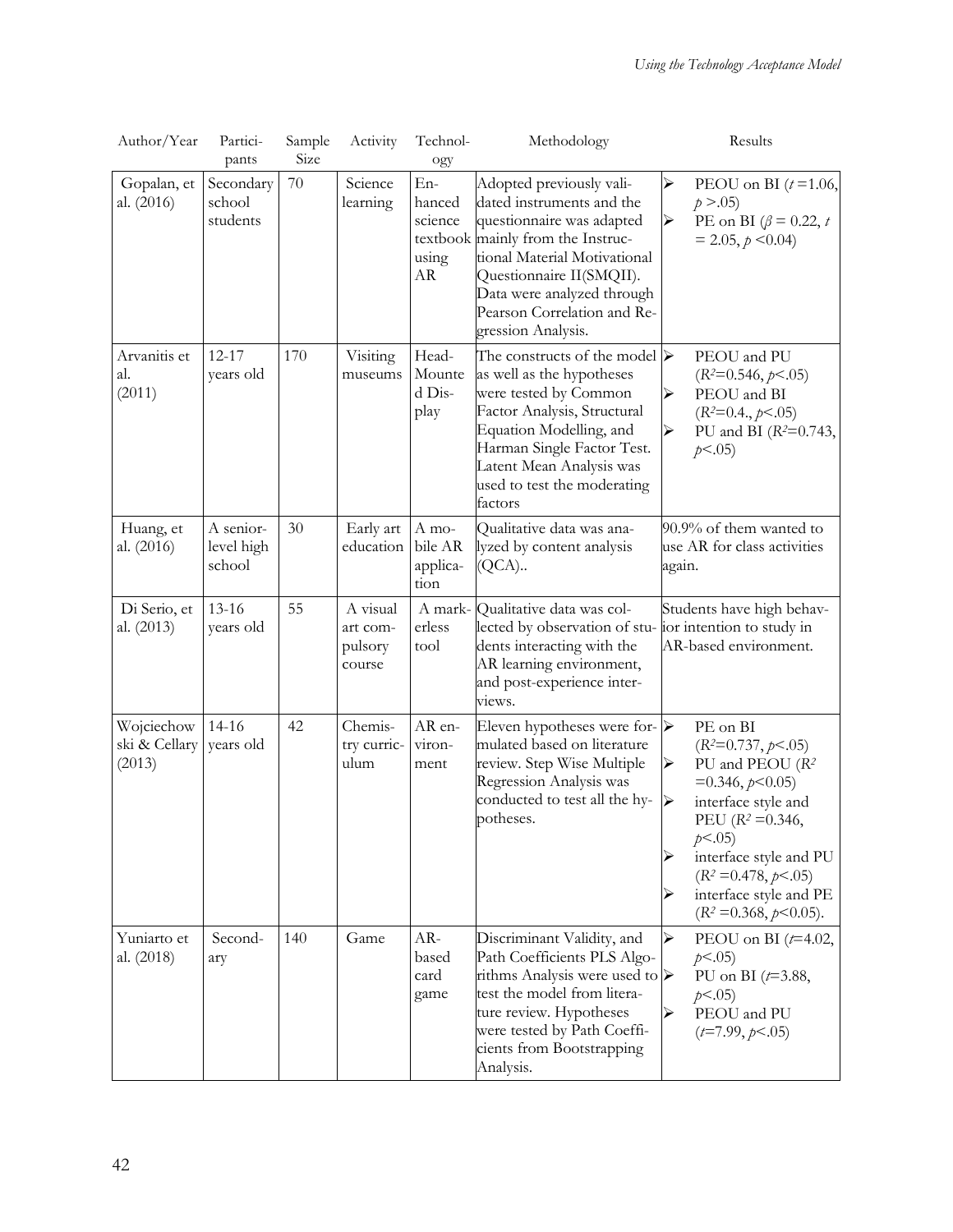| Author/Year                 | Partici-<br>pants | Sample<br><b>Size</b> | Activity                   | Technol-<br>ogy                                          | Methodology                                                                                    | Results                                                                                                     |
|-----------------------------|-------------------|-----------------------|----------------------------|----------------------------------------------------------|------------------------------------------------------------------------------------------------|-------------------------------------------------------------------------------------------------------------|
| Juniawan et<br>al. $(2020)$ | 7-9 years<br>old  | -19                   | $AR$ appli-<br>ca-<br>tems | Intro-<br>duction<br>tional<br>music<br>instru-<br>ments | Pearson Correlation Coeffi-<br>cient Analysis and Regres-<br>tions/sys- of tradi-sion Analysis | PEOU and PU<br>$(R=0.117, p<0.05)$<br>PE and PU<br>$(R=0.206, p<.05)$<br>PEOU and PE<br>$(R=0.254, p<0.05)$ |

## **Findings**

Three primary findings emerged from the analysis. First, K-12 students' behavioral intention to use (BI) AR was positively influenced by their perceived usefulness (PU), perceived ease of use (PEOU) and perceived enjoyment (PE), though PEOU was not a stable factor to influence BI. Second, researchers demonstrated the relationships among perceived enjoyment (PE), perceived usefulness (PU), and perceived ease of use (PEOU). Third, a secondary finding merited attention: AR interface design did not significantly influence learners' behavioral intention to use AR in their learning.

## **PU, PEOU, and PE Influence on BI**

Theoretically, the modified TAM model (Davis et al., 1992) assumes that a user's perceived ease of use, perceived usefulness, and perceived enjoyment work together to influence the user's behavioral intention to use a technology. Our analysis found evidence to support this assertion in K-12 students' acceptance of AR. For example, Yuniarto et al. (2018) designed a card game based on AR technology to evaluate the extent of secondary students' acceptance of AR technology. The results demonstrated that PEOU exerted a significant effect on their BI (*t*=4.02, *p*<.05). It also indicated that PU exerted a significant influence on BI as well  $(t=3.88, p<0.05)$ . In order to explore the relationships among the factors of TAM, Balog and Pribeanu (2010) performed an experiment in which 139 eighth grade students participated in two AR-based learning scenarios (a biology scenario and a chemistry scenario). The results indicated that PE exerts positive effects on BI (*β*=0.26, *t* =2.50, *p*<.05). In line with Balog and Pribeanu (2010), Wojciechowski and Cellary (2013) also proved that PE was a significant predictor for BI ( $R^2$ =0.737,  $p$ <.05) after evaluating 42 secondary students' attitudes towards AR-based classes.

However, some researchers also found that PEOU was not a stable predictor for BI. For example, Balog and Pribeanu's (2010) study demonstrated that there was no significant relationship between PEOU and BI  $(t=0.42, p > 0.05)$ . Similarly, Gopalan et al. (2016) used an AR-based science textbook to examine whether AR was useful to promote secondary students' interests in learning science. Their results suggested that PEOU exerted an insignificant influence on BI ( $t = 1.06$ ,  $p > .05$ ). Arvanitis et al., (2011) argue that PEOU was not a stable factor for measuring users' acceptance due to "different technologies, applications and level of experience" (p. 6), and they further suggested that PEOU did not matter for students' acceptance of AR unless they perceive AR's usefulness in their learning.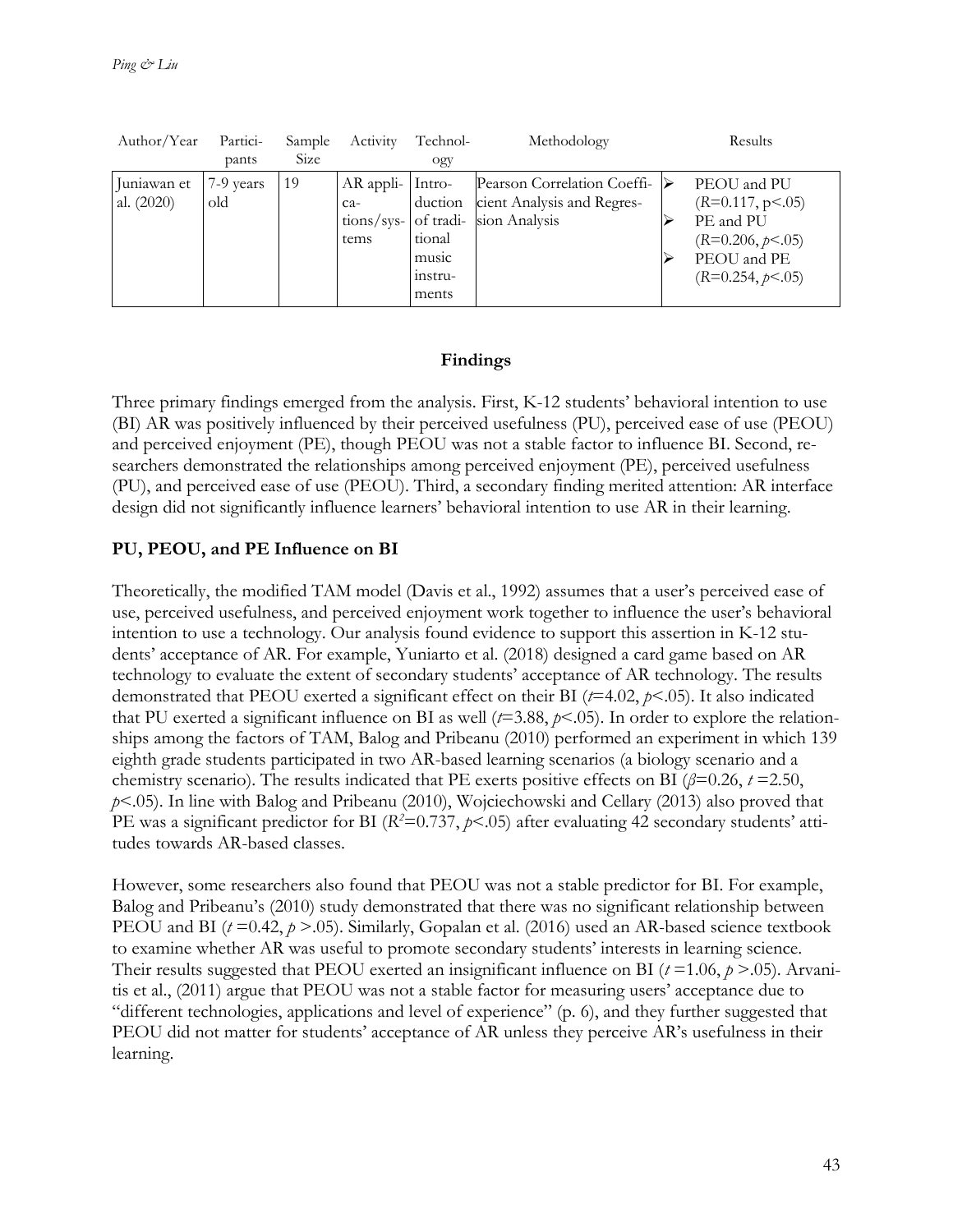# **Relationships between PEOU, PU, and PE**

In addition to the influences of PEOU, PU, and PE on BI, researchers also validated the relationships between PEOU, PU, and PE. First, research demonstrated that PEOU shaped PU significantly. In the study of Yuniarto et al. (2018), 140 secondary students' data were used for an independent sample *t*-test to ascertain the extent to which students accept AR technology. The results of the analysis indicated statistically significant differences between the PEOU and PU ( $t=7.99, p<05$ ), suggesting that PEOU exerted a significant effect on PU. Juniawan et al. (2020) conducted a study on nineteen students aging from seven to nine years old to learn traditional music instruments in an AR-based system built on Android. The result also validated that PEOU and PU were positively correlated (*R*=0.117, *p*<.05).

In addition, students' perceived enjoyment (PE) was strongly correlated to their perceived ease of use and perceived usefulness. According to Balog and Pribeanu (2010), students' perceived enjoyment (PE) for the AR-based learning scenarios had a positive relationship with their perceived usefulness (PU) of such learning (*β*=0.43, *t* =4.99, *p*<.05). Wojciechowski and Cellary (2013) found that students' perceived enjoyment (PE) was significantly correlated with their perceived ease of use (PEOU) of the AR-based class ( $R^2 = 0.346$ ,  $p < 0.05$ ). Juniawan et al. (2020) also found that elementary students' PE was positively related to PEOU (*R*=0.254, p<.05), with PU (*R*=0.206, p<.05) after they engaged with the AR-based traditional music instruments. In the case study of Huang, et al. (2016), a series of AR-based art education activities were carried out for 30 kindergarten students. The results indicated that all the participants felt it was enjoyable to play with AR, and 90.9% of them wanted to play AR activities again. The researchers discovered that "[the students'] reactions to the AR-based animation was very different from those to seeing a plane printed on a piece of paper" (p. 891).

## **Secondary Findings: AR Interface Design and Students' Acceptance of AR**

Multiple studies demonstrated that the AR interface design had no significant influence on students' acceptance of AR. According to Wojciechowski and Cellary (2013), the correlation between interface style and students' acceptance of AR was small, with interface style and PEU ( $R^2$  =0.346,  $p$ <.05), interface style and PU ( $R^2$  =0.478,  $p$ <.05), interface style and PE ( $R^2$  =0.368,  $p$ <0.05). Di Serio et al. (2013) established AR-based art classes for secondary students, finding that the technical problems related to the images used in their AR did not influence students' use of AR. For example, a student commented that "the image is shaking, this is a little bit annoying but…I can continue" (p. 7). Similar comments from students included, "I notice that I have to maintain the picture centered but…it is fine"  $(p, 7)$ , and "sometimes I lose the image. Nevertheless, it is easy to recover it"  $(p, 7)$ .

#### **Discussion and Conclusion**

Based on the findings above, it appears that, overall, K-12 students have high behavioral intention to use AR in learning. They tend to have high perceived usefulness, high perceived ease of use, and high perceived enjoyment in AR-based learning, thus demonstrating a relatively high behavioral intention to use AR. However, it is crucial to realize that although some research indicates PEOU's positive influence on BI, other research also suggests that students' PEOU is not a stable predictor of their BI because of different technologies and different purposes during AR implementation.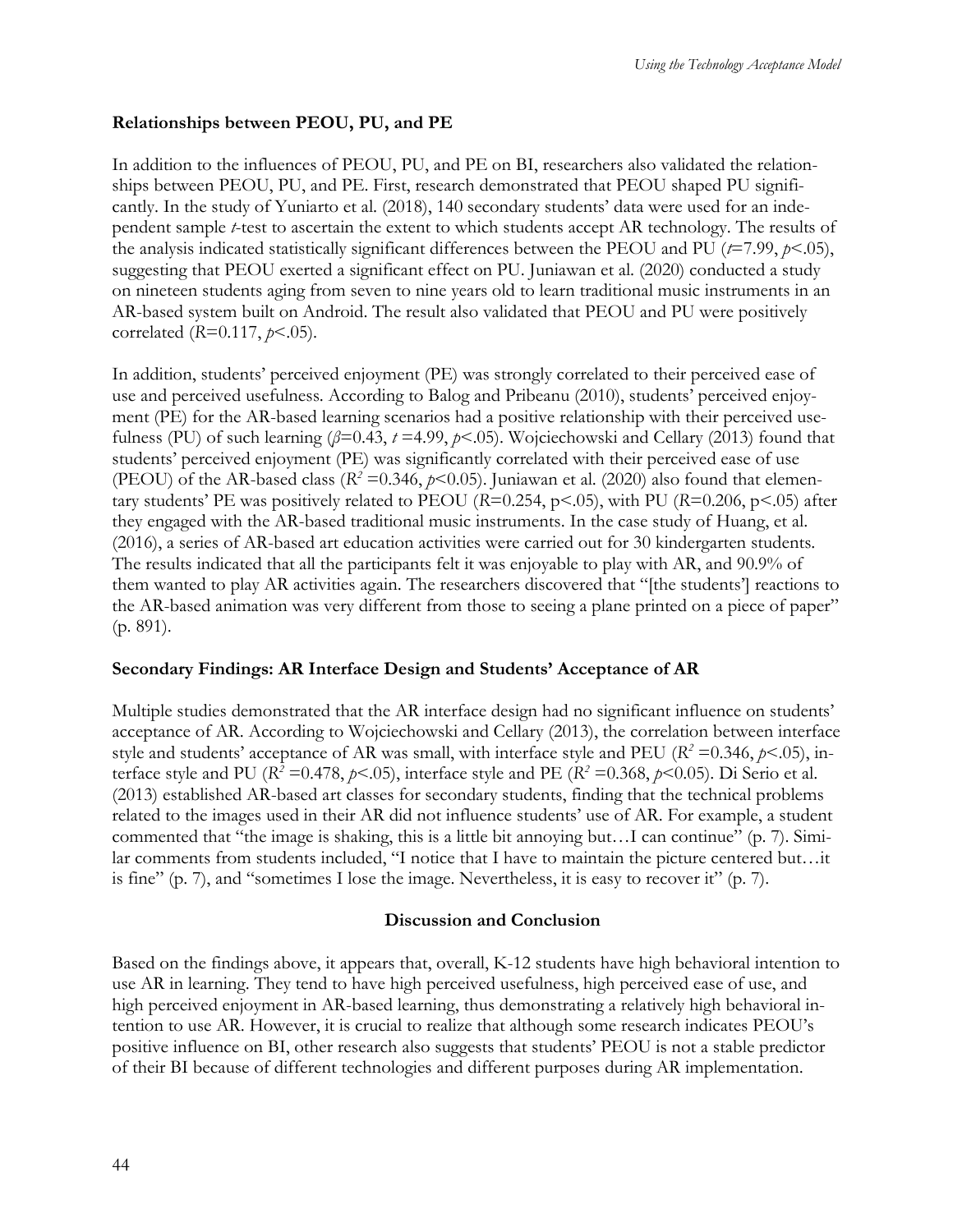Regarding the interrelations among the PU, PEOU, and PE, research indicates that students' PEOU has a significant impact on their PU. In addition, students' PE has a strong correlation with PEOU and PU. Perceived enjoyment is a pleasant emotional state which is positively related to "learningrelated motivation, regulatory efforts, activation of cognitive resources and performance" (Frenzel et al., 2009, p. 705) and arouses the learners' interest to reengage the learning activities over time (Hidi, & Renninger, 2006).

Research suggests that AR-based learning, as a new pedagogical tool applied in K-12 education, has a demonstrated effectiveness in enhancing student learning. For example, AR-based learning can enhance cognitive processes and thinking skills of K-12 students (Jee et al., 2014). Students' social processes of collective knowledge construction are also enhanced during AR-based learning (Kose et al., 2013). From the perspectives of schools, AR-based learning has the potential to improve effectiveness because new forms of digital technologies can be helpful to improve outcomes of schools such as increasing students' examination results and retention rates (Darling-Hamond, et al., 2014; Ilomäki & Lakkala, 2018; Selwyn, 2016; Wong & Li, 2011).

Though the educational benefits brought by AR-based learning are promising and this study has demonstrated that K-12 students have high acceptance of AR-based learning, K-12 educators and administrators have to bear in mind digital equity and recognize the potential pitfalls of AR becoming an institutional tool to exacerbate prevailing inequities in K-12 schools (Reich, 2019). Digital inequity can manifest as inequitable access to technological infrastructures and devices, uneven activities and practices designed around technology, and overall inequitable issues in the social context of K-12 schools (Liu et al., 2018; Liu & Ball, 2019; Selwyn, 2016). As with any technological innovation, AR must inevitably confront issues of digital inequity. For example, Rideout and Katz (2016) conducted a nationally representative telephone survey of 1191 lower-income parents with children from 6 to 13 years old to find out how school-aged children in disadvantaged families use technology at home. It showed that though 94% of the surveyed families had access to the Internet, the quality of their online experience was not satisfying. The lower income families were more likely to have "service cutoff, slow service, older technology or difficulty using equipment because too many people sharing devices" (p.10). Though schools have made improvements in providing all students equal access to technology at home, access to technology alone does not shrink opportunity gaps (Howard et al., 2018). Students from families with lower income tend to live in communities where schools have more challenges in hiring and retaining teachers who are able to design high-quality instructional practices using technology (Alliance for Excellence in Education, 2016). As such, school and district administrators need not only to provide equitable distribution of AR equipment and software among schools, and but also professional development opportunities for their teachers to learn how to design and implement AR-based learning in their classrooms.

The National Center for Education Statistics conducted a survey (U.S. Department of Education, 2016) about the percentage of K-12 children in households with a computer. When examined in terms of the participants' race, ethnicity, and linguistic diversity, the data indicated inequities in access to technological devices such as desktop, laptop, netbook, or notebook computer, handheld computer or smart mobile phone. As Howard et al (2018) observed, "access to computers in public schools over the years has mirrored the disparities [by race/ethnicity]" (p. 20). As a result, schools that have high percentage of students coming from racially, ethnically, and linguistically diverse communities need more infrastructure support to implement AR. Classroom teachers play an important role in addressing digital equity while implementing AR-based learning. On the one hand, they need to have high expectations of their students and design intellectually challenging activities based on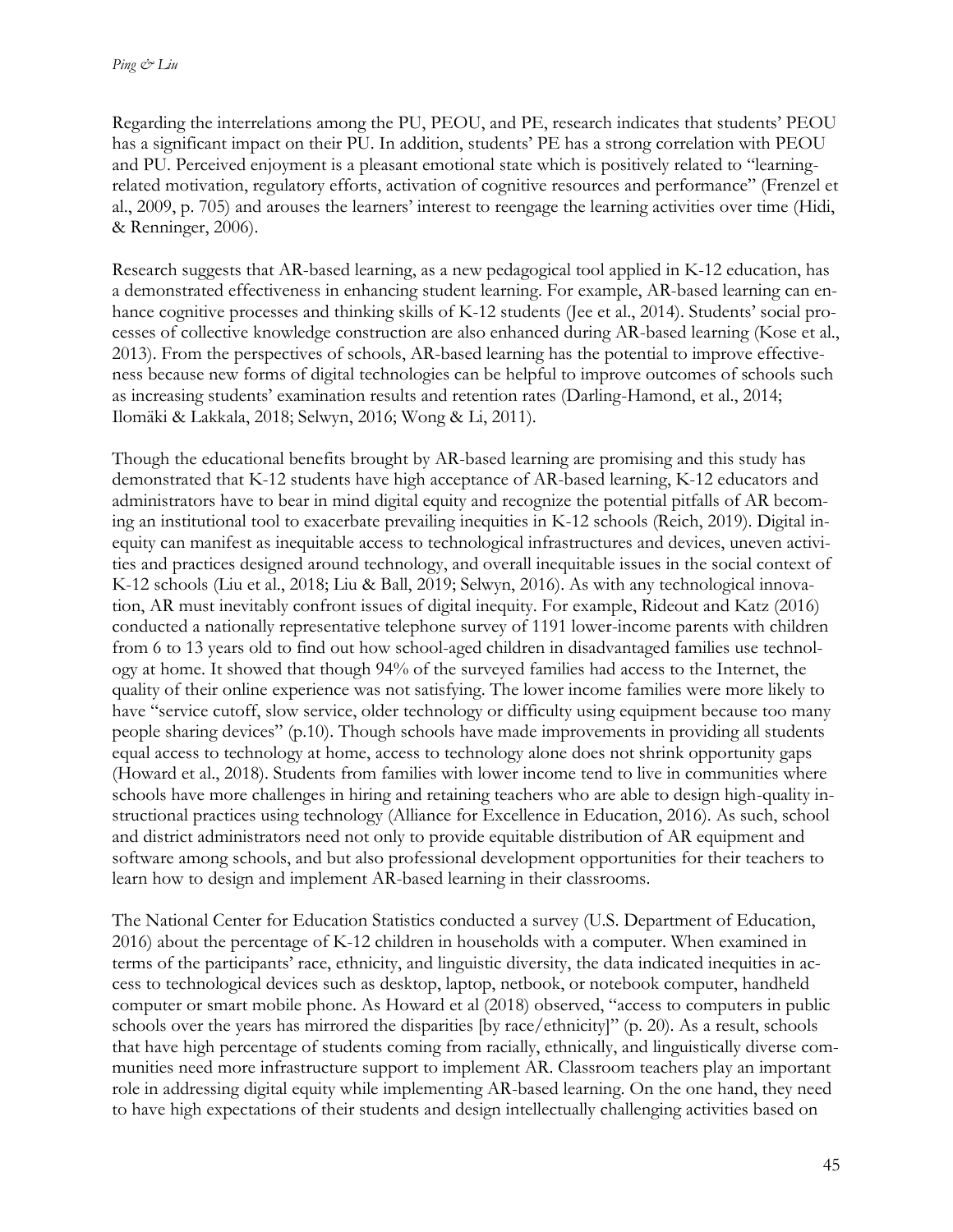AR for students regardless of their racial, ethnic, or linguistic backgrounds, avoiding inequitable practices toward diverse students such as the technical drilling, disciplinary scare tactics and social isolation identified by Monahan (2004). On the other hand, when teachers design AR-based learning that requires home support and parent involvement, they need to have alternative projects for students who might not have access to the technology or adult supervision needed to complete the assignments. As discussed earlier, AR implementation in K-12 classrooms should not be considered as the end goal. The ultimate goal should be fostering learning for all students.

## **Limitations**

There are a variety of limitations to this study, the most significant of which is the lack of information in the reviewed studies placing the sampled students in a fuller social-political context. As Selwyn (2016) observes, "Education change is not a straightforward process. Not everyone benefits from an educational innovation in the same way, and from a more practical perspective, the consequences of educational change are often difficult to assess" (p. 35). Yet without knowledge of the students' racial, class, and gender positionality it is a challenge to explain the high acceptance of ARbased learning. For example, the acceptance levels could be due to the school serving a relatively wealthy student population with high accessibility to educational technology in general as well as highly trained and well-prepared teachers; students in less well-funded schools might not have similar access to technology and teacher expertise, feel less comfort with the basic elements of educational technology, and thus accept AR-based learning at lower levels. Moreover, this limitation is generalizable to the TAM model adopted in this study, which does not take into consideration important contextual factors such as school culture and the socio-economic status of students.

Second, there is a relatively small number of empirical studies on K-12 students' acceptance of AR, and the available research primarily focuses on secondary school students. More studies on K-12 students, especially elementary students, would broaden the current understanding of students' acceptance of AR in their learning. Third, most studies analyzed in this paper are quantitative, demonstrating a lack of qualitative perspectives that explore students contextualized, real-life experiences in using AR. Finally, the activities and practices in AR applications studied in this paper are primarily designed for science, art, and chemistry learning, revealing little about students' acceptance of AR in other subject areas such as literacy and social studies. These limitations, however, provide opportunities for researchers to further study K-12 students' acceptance of AR in order to bridge these gaps.

Nevertheless, this study has both theoretical and practical implications. Theoretically, this study further supports that K-12 students' behavioral intentions to use AR is influenced by their perceived usefulness, perceived ease of use, and perceived enjoyment. From the practical point of view, understanding K-12 students' AR acceptance will inform the AR-based learning design and implementation with specific attention to the three aspects: making the AR-based learning useful for the students' real-life learning, designing AR-based activities that are easy for the students to navigate, and making the learning process fun and enjoyable. By doing this, teachers are more likely to improve the successful implementation of AR and avoid resistance from the students in the K-12 contexts.

 $\overline{\phantom{a}}$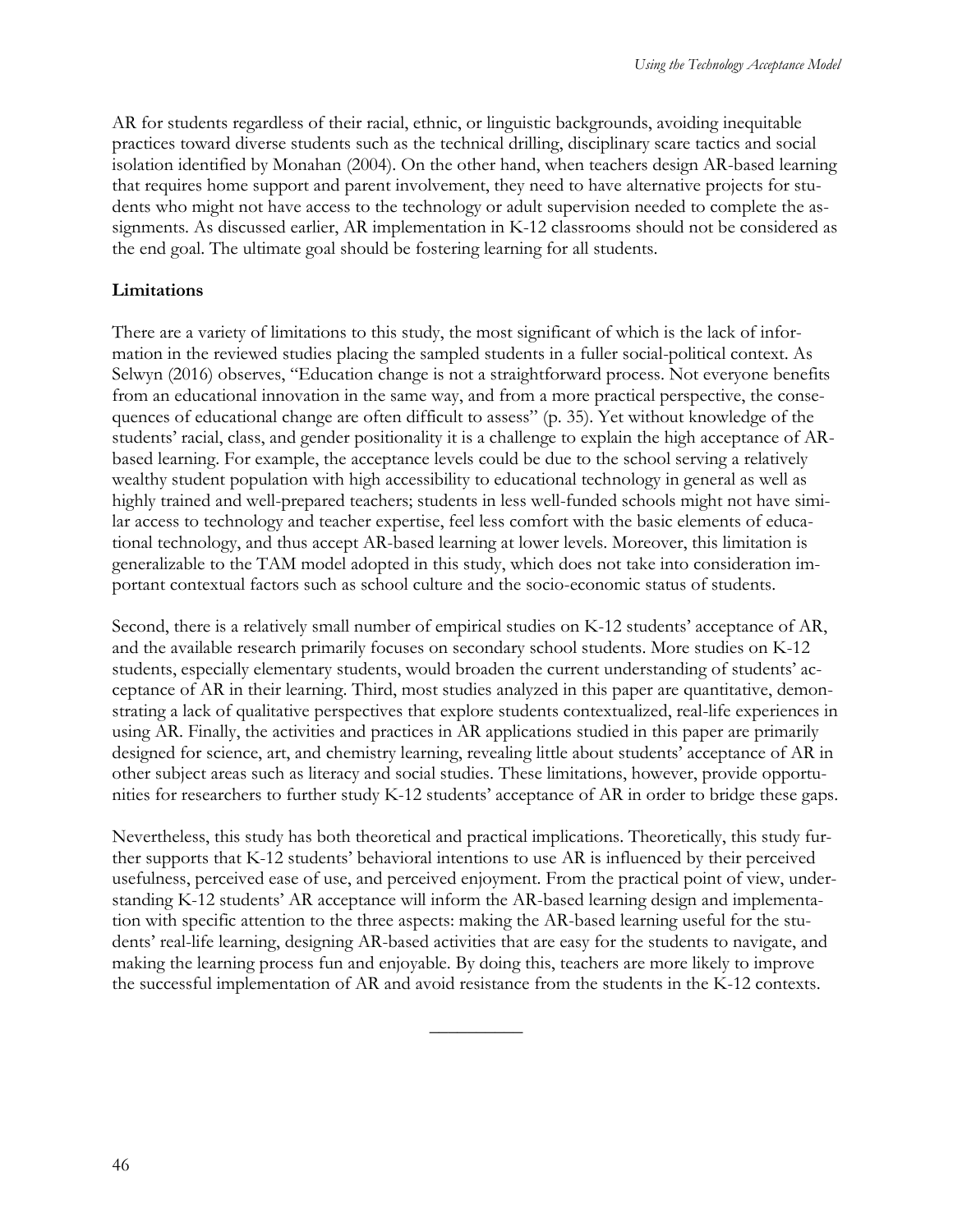**LEI PING** is a doctoral student in Teacher Education in the Department of Teaching and Learning, University of Nevada, Las Vegas. She earned her master's degree in education administration in Min Zu University of China. Lei had intensive experience in teaching elementary students in rural contexts in China and she also has experience in teaching undergraduate teacher education students in the United States. Her research interests include areas such as augmented reality, media literacy, and student-centered teaching in different cultural contexts.

**KATRINA LIU** is an associate professor at the University of Nevada, Las Vegas. She earned her PhD in Curriculum and Instruction from the University of Wisconsin-Madison with specializations in teacher education and educational leadership and policy analysis. Focusing on theory, practice, and innovation in preparing quality teachers to teach in diverse classrooms, Katrina's current research focuses on preparing critically reflective teachers for transformative learning, developing self-sustaining communities of practice for teacher professional development, understanding social capital and resilience among teachers of color and researchers of color, and using critical counter-narrative to in preparing teachers of color. Her interdisciplinary work appears in journals such as Review of Research in Education, Educational Review, Journal of Teacher Education and Technology, and Reflective Practice.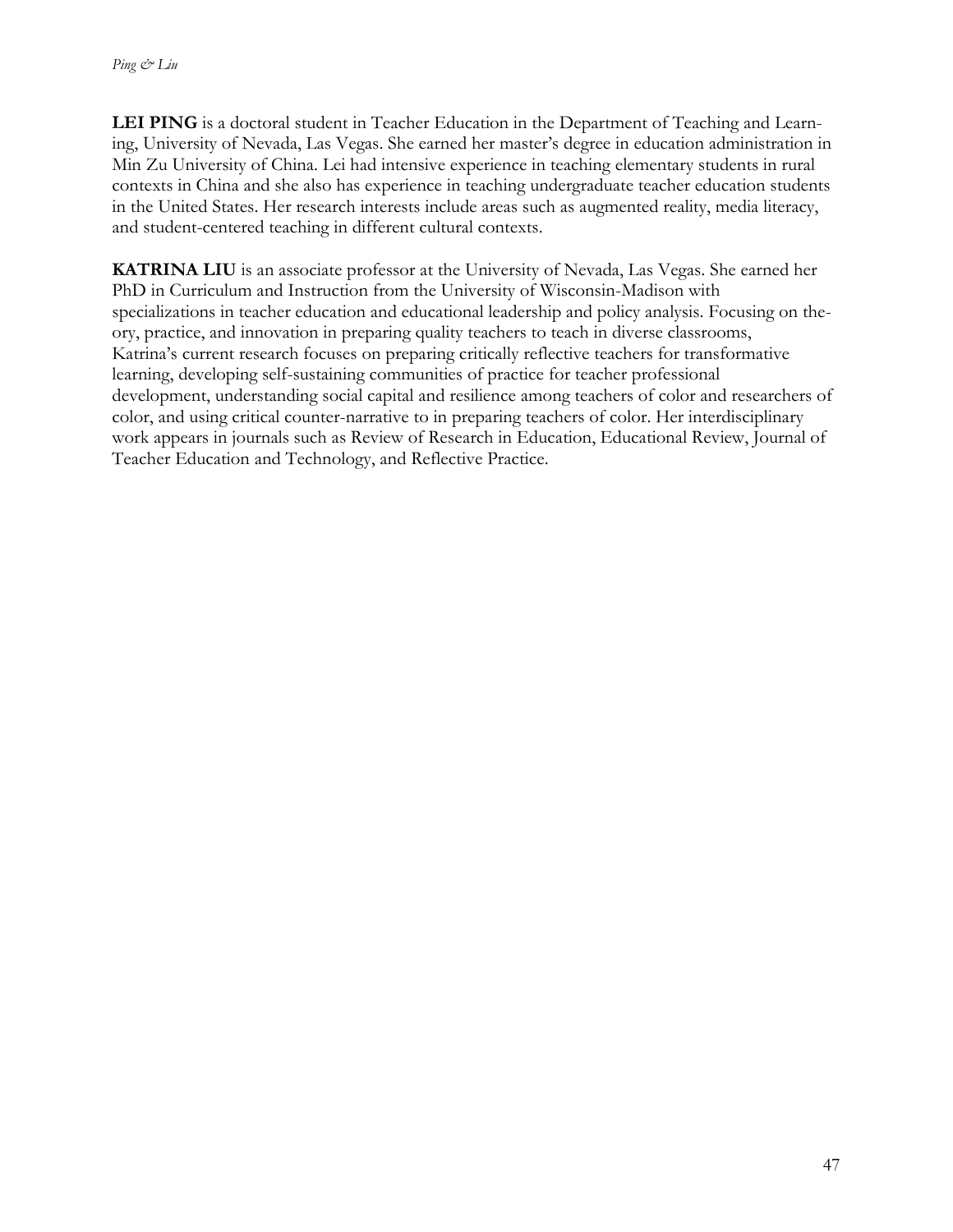#### **References**

- Arvanitis, T. N., Williams, D. D., Knight, J. F., Baber, C., Gargalakos, M., Sotiriou, S., & Bogner, F. X. (2011). A human factors study of technology acceptance of a prototype mobile augmented reality system for science education. *Advanced Science Letters*, *4*(11), 3342-3352.
- Abdoli-Sejzi, A. (2015). Augmented reality and virtual learning environment. *Journal of Applied Sciences Research*, *11*(8), 1-5.
- Akçayır, M., & Akçayır, G. (2017). Advantages and challenges associated with augmented reality for education: A systematic review of the literature. *Educational Research Review*, *20*, 1-11.
- Azuma, R. T. (1997). A survey of augmented reality. *Presence: Teleoperators & Virtual Environments*, *6*(4), 355-385.
- Alliance for Excellence in Education, (2016). Digital equity: The road ahead [Video file]. Retrieved from https://digitallearningday.org/dld-2016/digital-equity-the-road-ahead
- Balog, A., & Pribeanu, C. (2010). The role of perceived enjoyment in the students' acceptance of an augmented reality teaching platform: A structural equation modelling approach. *Studies in Informatics and Control*, *19*(3), 319-330.
- Bacca, J., Baldiris, S., Fabregat, R., & Graf, S. (2014). Augmented reality trends in education: a systematic review of research and applications. *Journal of Educational Technology & Society*, 17(4), 133-149.
- Billinghurst, M., Kato, H., & Poupyrev, I. (2001). The MagicBook moving seamlessly between reality and virtuality. *IEEE Computer Graphics and Applications, 21*(3), 6-8.
- Bower, M., Howe, C., McCredie, N., Robinson, A., & Grover, D. (2014). Augmented Reality in education–cases, places and potentials. *Educational Media International*, *51*(1), 1-15.
- Bourgonjon, J., Valcke, M., Soetaert, R., & Schellens, T. (2010). Students' perceptions about the use of video games in the classroom. Computers & Education, *54*(4), 1145-1156.
- Brown, I. T. (2002). Individual and technological factors affecting perceived ease of use of webbased learning technologies in a developing country. *The Electronic Journal of Information Systems in Developing Countries*, *9*(1), 1-15.
- Calle-Bustos, A. M., Juan, M. C., García-García, I., & Abad, F. (2017). An augmented reality game to support therapeutic education for children with diabetes. PloS one, *12*(9).
- Chang, R. C., Chung, L. Y., & Huang, Y. M. (2016). Developing an interactive augmented reality system as a complement to plant education and comparing its effectiveness with video learning. *Interactive Learning Environments*, *24*(6), 1245-1264.
- Chiang, T. H., Yang, S. J., & Hwang, G. J. (2014). An augmented reality-based mobile learning system to improve students' learning achievements and motivations in natural science inquiry activities. *Journal of Educational Technology & Society, 17*(4), 352-365.
- Chuttur, M. Y. (2009). Overview of the technology acceptance model: Origins, developments and future directions. *Working Papers on Information Systems*, *9*(37), 9-37.
- Clarke, V., & Braun, V. (2013). Teaching thematic analysis: Overcoming challenges and developing strategies for effective learning. *The Psychologist, 26*(2), 120-123.
- Carmigniani, J., & Furht, B. (2011). Augmented reality: an overview. In B. Furht (Ed.), *Handbook of augmented reality* (pp. 3-46). New York, NY: Springer.
- Darling-Hammond, L., Zielezinski, M. B., & Goldman, S. (2014). *Using technology to support at-risk students' learning.* Alliance for Excellent Education and Stanford Center for Opportunity Policy in Education. Retrieved from https://edpolicy.stanford.edu/library/publications/1241
- Davis, F. D. (1989). Perceived usefulness, perceived ease of use, and user acceptance of information technology. *MIS quarterly*, 319-340.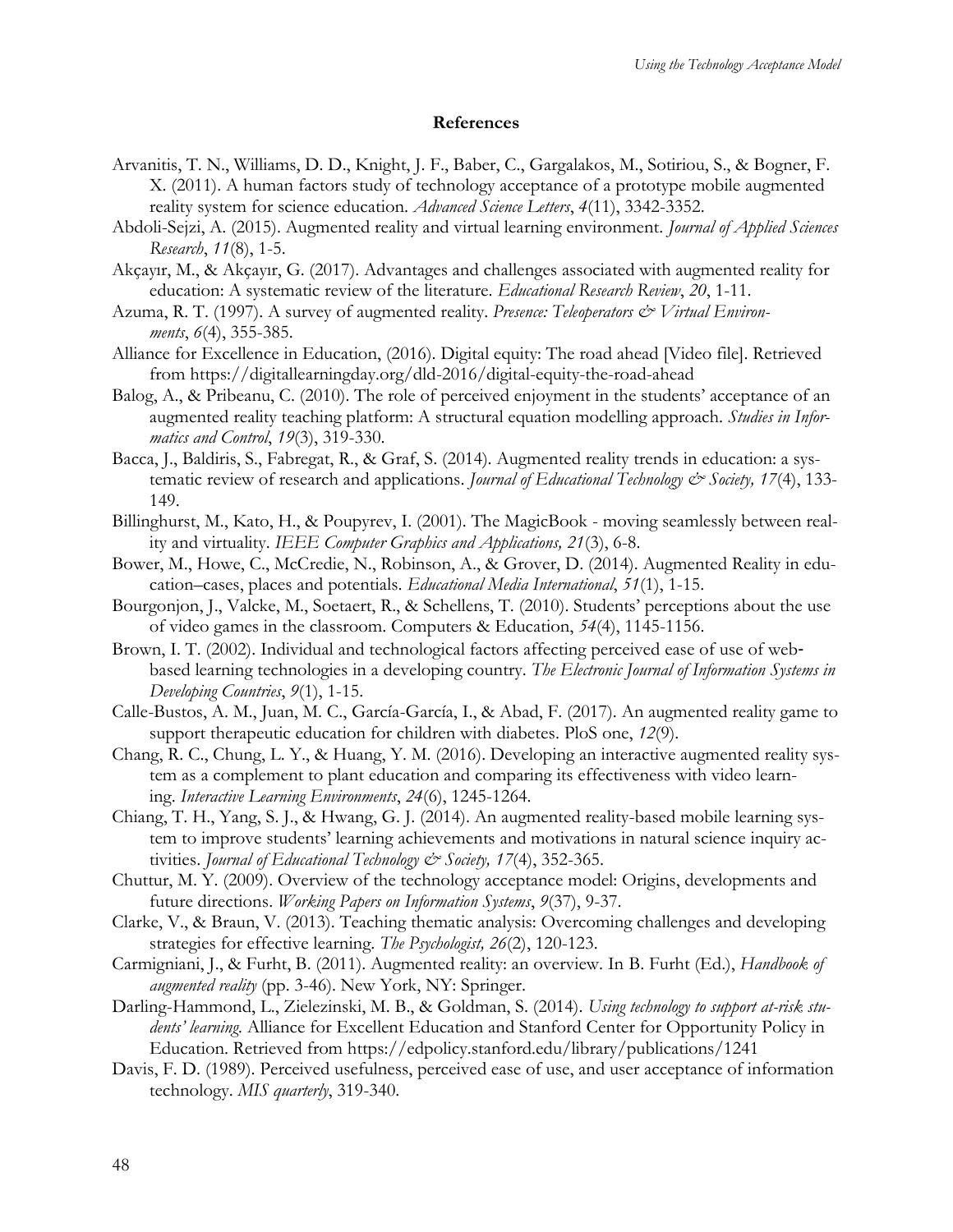- Davis, F. D., Bagozzi, R. P., & Warshaw, P. R. (1992). Extrinsic and intrinsic motivation to use computers in the workplace 1. *Journal of applied social psychology, 22*(14), 1111-1132.
- Di Serio, Á. Ibáñez, M. B., & Kloos, C. D. (2013). Impact of an augmented reality system on students' motivation for a visual art course. *Computers & Education*, 68, 586-596.
- Dunleavy, M., Dede, C., & Mitchell, R. (2009). Affordances and limitations of immersive participatory augmented reality simulations for teaching and learning. *Journal of Science Education and Technology*, *18*(1), 7-22.
- Dunleavy, M., & Dede, C. (2014). Augmented reality teaching and learning. In J. Spector, M. Merrill, J. Elen, & M. Bishop (Eds.), *Handbook of research on educational communications and technology* (pp. 735-745). New York, NY: Springer.
- Dishaw, M. T., & Strong, D. M. (1999). Extending the technology acceptance model with task–technology fit constructs. *Information & management*, 36(1), 9-21.
- Fishbein, M., Ajzen, I. (1975). *Belief, attitude, intention, and behavior: An Introduction to theory and research*. MA, Addison-Wesley, Reading.
- Furht, B. (Ed.). (2011). *Handbook of augmented reality*. Springer Science & Business Media.
- Freitas, R., & Campos, P. (2008). SMART: A system of augmented reality for teaching 2nd grade students. In *Proceedings of the 22nd British HCI Group Annual Conference on People and Computers: Culture, Creativity, Interaction-Volume 2* (pp. 27-30). BCS Learning & Development Ltd.
- Frenzel, A. C., Goetz, T., Lüdtke, O., Pekrun, R., & Sutton, R. E. (2009). Emotional transmission in the classroom: exploring the relationship between teacher and student enjoyment. *Journal of educational psychology*, *101*(3), 705.
- Ibáñez, M. B., & Delgado-Kloos, C. (2018). Augmented reality for STEM learning: A systematic review. *Computers & Education*, *123*, 109-123.
- Gopalan, V., Zulkifli, A. N., & Aida, J. (2016). A study of students' motivation based on ease of use, engaging, enjoyment and fun using the augmented reality science textbook. *Revista de la Facultad de Ingeniería*, *31*(5), 27-35.
- Hidi, S., & Renninger, K. A. (2006). The four-phase model of interest development. *Educational psychologist*, *41*(2), 111-127.
- Huang, Y., Li, H., & Fong, R. (2016). Using Augmented Reality in early art education: a case study in Hong Kong kindergarten. *Early Child Development and Care*, *186*(6), 879-894.
- Huang, L., Lu, M. T., & Wong, B. K. (2003). The impact of power distance on email acceptance: Evidence from the PRC. *Journal of Computer Information Systems*, *44*(1), 93-101.
- Hardgrave, B. C., Davis, F. D., & Riemenschneider, C. K. (2003). Investigating determinants of software developers' intentions to follow methodologies. *Journal of Management Information Systems*, *20*(1), 123-151.
- Holden, R. J., & Karsh, B. T. (2010). The technology acceptance model: its past and its future in health care. *Journal of biomedical informatics*, *43*(1), 159-172.
- Howard, N. R., Thomas, S., & Schaffer, R. (2018). Closing the gap: Digital equity strategies for teacher prep programs. *International Society for Technology in Education* (ISTE).
- Ilomäki, L., & Lakkala, M. (2018). Digital technology and practices for school improvement: innovative digital school model. *Research and Practice in Technology Enhanced Learning, 13*(25), 1-32.
- Johnson, L., Smith, R., Levine, A., & Haywood, K. (2010). *The horizon report: 2010 Australia-New Zealand edition*. New Media Consortium.
- Jackson, C. M., Chow, S., & Leitch, R. A. (1997). Toward an understanding of the behavioral intention to use an information system. *Decision sciences*, *28*(2), 357-389.
- Jee, H. K., Lim, S., Youn, J., & Lee, J. (2014). An augmented reality-based authoring tool for Elearning applications. *Multimedia Tools and Applications*, *68*(2), 225-235.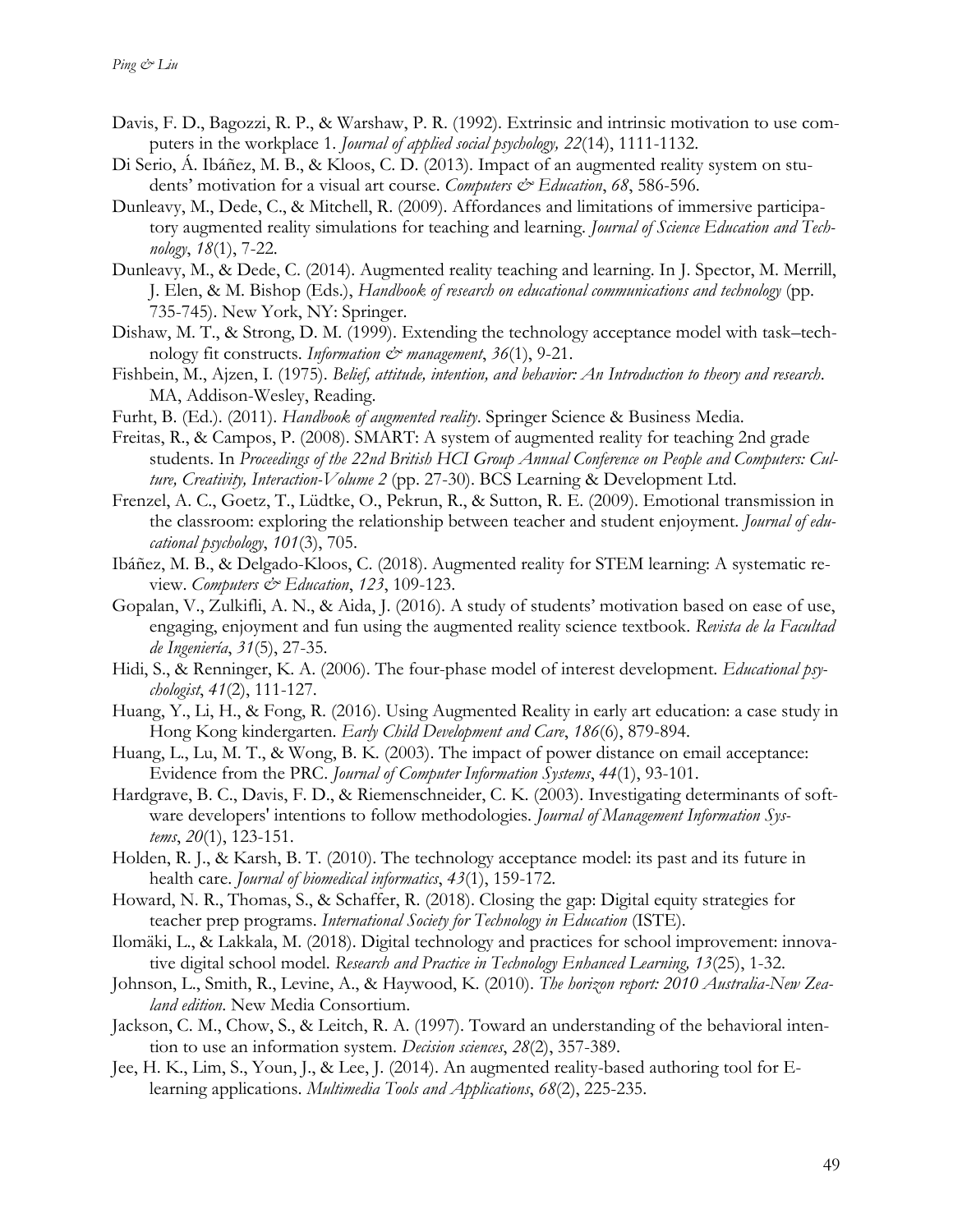- Juniawan, F. P., Sylfania, D. Y., & Pradana, H. A. (2020). Motivation measurement of an augmented reality traditional musical instruments system. In *Sriwijaya International Conference on Information Technology and Its Applications* (SICONIAN 2019) (pp. 613-618). Atlantis Press.
- Kose, U., Koc, D., & Yucesoy, S. A. (2013). An augmented reality based mobile software to support learning experiences in computer science courses. *VARE*, *25*, 370-374.
- Klopfer, E., & Squire, K. (2008). Environmental Detectives—the development of an augmented reality platform for environmental simulations. *Educational technology research and development, 56*(2), 203-228.
- Koutromanos, G., Sofos, A., & Avraamidou, L. (2015). The use of augmented reality games in education: a review of the literature. *Educational Media International*, *52*(4), 253-271.
- King, W. R., & He, J. (2006). A meta-analysis of the technology acceptance model. *Information & management*, *43*(6), 740-755.
- Lai, P. C. (2017). The literature review of technology adoption models and theories for the novelty technology. *Journal of Information Systems and Technology Management*, *14*(1), 21-38.
- Leighton, L. J., & Crompton, H. (2017). Augmented Reality in K-12 Education. In G. Kurubacak & H. Altinpulluk (Eds.), *Mobile technologies and augmented reality in education* (pp. 281-290). IGI Global.
- Legris, P., Ingham, J., & Collerette, P. (2003). Why do people use information technology? A critical review of the technology acceptance model. *Information*  $\mathcal{Q}$  *management*, 40(3), 191-204.
- Liaw, S. S. (2008). Investigating students' perceived satisfaction, behavioral intention, and effectiveness of e-learning: A case study of the Blackboard system. *Computers & education*, 51(2), 864-873.
- Liu, K., Miller, R., Dickmann, E., & Monday, K. (2018). Virtual supervision of student teachers as a catalyst for educational equity in rural areas. *Journal of Formative Design in Learning, 2*(1), 8-19.
- Liu, Y., Li, H., & Carlsson, C. (2010). Factors driving the adoption of m-learning: An empirical study. *Computers & Education*, *55*(3), 1211-1219.
- Milgram, P., Takemura, H., Utsumi, A., & Kishino, F. (1994). Mixed reality (MR) reality-virtuality (RV) continuum. *Systems Research*, *2351*, 282-292.
- Monahan, T. (2004). Just another tool? IT pedagogy and the commodification of education. *The Urban Review, 36*(4), 271-292.
- Oh, S., Ahn, J., & Kim, B. (2003). Adoption of broadband Internet in Korea: the role of experience in building attitudes. *Journal of Information Technology*, *18*(4), 267-280.
- Pérez-Sanagustín, M., Hernández-Leo, D., Santos, P., Kloos, C. D., & Blat, J. (2014). Augmenting reality and formality of informal and non-formal settings to enhance blended learning. *IEEE Transactions on Learning Technologies*, *7*(2), 118-131.
- Radu, I. (2014). Augmented reality in education: a meta-review and cross-media analysis. *Personal and Ubiquitous Computing*, *18*(6), 1533-1543.
- Rattanarungrot, S., White, M., & Newbury, P. (2014). *A Mobile Service Oriented Multiple Object Tracking Augmented Reality Architecture for Education and Learning Experiences*. International Association for the Development of the Information Society.
- Reich, J. (2019, February 2019). Teaching our way to digital equity. *Educational Leadership, 76*(5), 30- 35.
- Rideout, V., & Katz, V. S. (2016). Opportunity for all? Technology and learning in lower-income families. Joan Ganz Cooney Center at Sesame Workshop. Retrieved from http://joanganzcooneycenter.org/wp-content/uploads/2016/01/jgcc\_opportunityforall.pdf
- Sheppard, B. H., Hartwick, J., & Warshaw, P. R. (1988). The theory of reasoned action: A meta-analysis of past research with recommendations for modifications and future research. *Journal of consumer research*, *15*(3), 325-343.